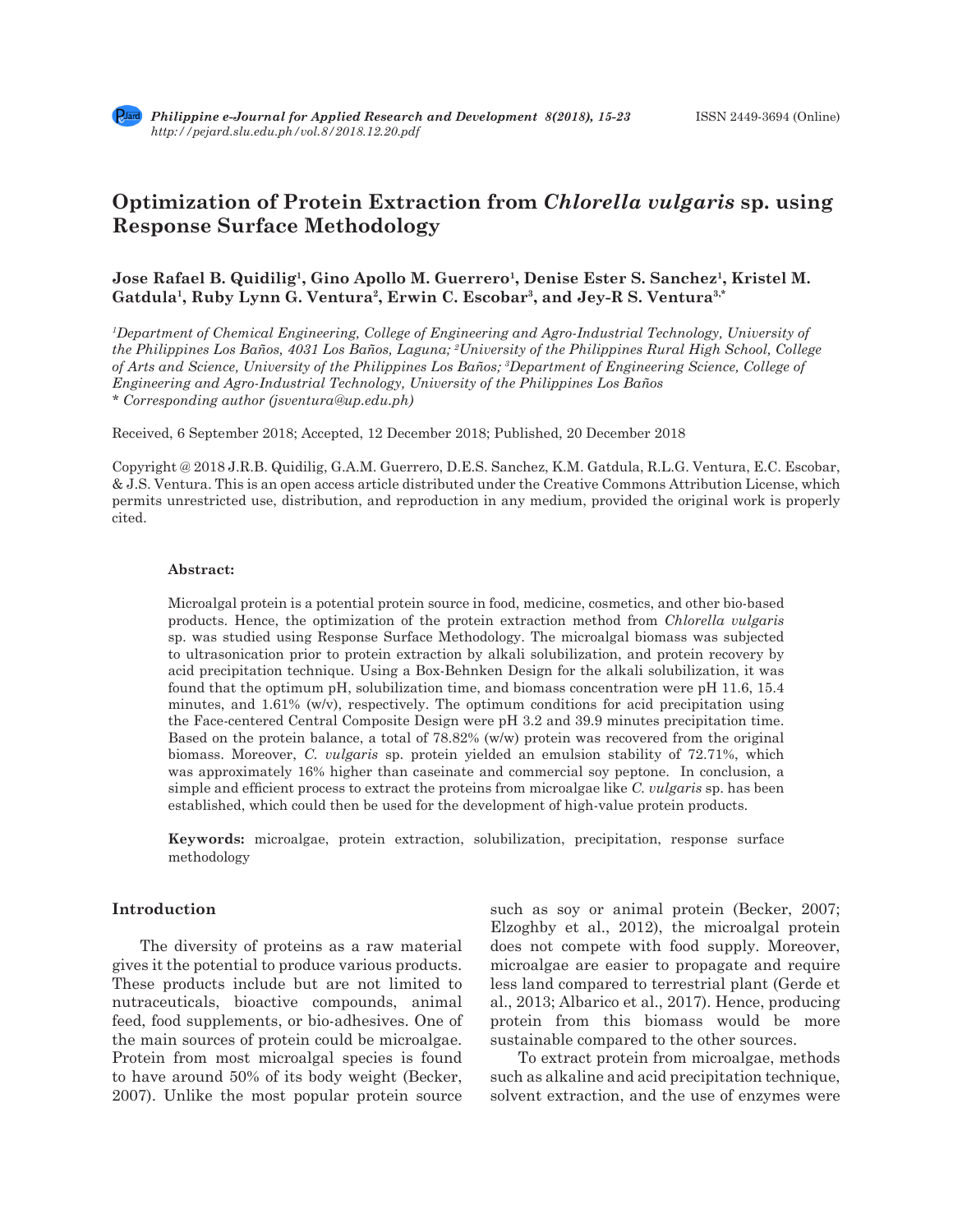proven to be effective (Gerde et al., 2013; Ursu et al., 2014; Parimi et al., 2015). The use of ionic liquid for protein extraction has also been investigated recently (Tang et al., 2012), although its high viscosity limits its use during extraction. The use of supercritical fluids such as  $\mathrm{CO}_2$  and pulsed electric field has also been found effective in microalgal protein extraction (Mendiola et al., 2007).

To promote a higher efficiency during extraction, microalgal cell wall disruption is usually employed prior to chemical or enzymatic extraction. The most common technique is the use of ultrasonic wave. Several papers have already discussed the significance of ultrasonication prior to microalgal protein extraction (Safi et al., 2014; Parimi et al., 2015). After ultrasonication, the protein fraction could be then concentrated at its isoelectric point where solubilization at alkaline pH, followed by acid precipitation of the supernatant, were commonly used (Gerde et al., 2013; Parimi et al., 2015).

Many factors are identified in the solubilization and precipitation of proteins. Studies suggested that pH, biomass concentration, temperature, and mixing time are the parameters that have significant roles in protein extraction (Abas Wani et al., 2006; Gerde et al., 2013; Parimi et al., 2015; Awaludin et al., 2016). pH is known to affect the solubility of microalgal protein by affecting the net charges of amino acids (Parimi et al., 2015). At isoelectric point, the protein is said to have no net charge where its solubility is at the lowest. Therefore, beyond this point, the protein will be soluble. An increasing temperature, on the other hand, could weaken the hydrogen bond of the protein molecule which in turn decrease its polarity (Awaludin et al., 2016). Hence, the decrease in polarity will allow non-polar compounds to dissolved in water. Biomass concentration and mixing time can contribute also to the overall efficiency of the protein extraction process. Depending on the biomass size, shape, and molecular composition; the concentration of biomass may impede or enhance the protein extraction capacity of the process. Variations in conditions could therefore be observed in different species of microalgae. Meanwhile, mixing time will allow utmost interaction of the extractant to the available protein in the microalgal biomass.

Response surface methodology (RSM) is a very popular statistical tool for optimizing various processes in biotechnology (Parimi et al., 2015; Albarico et al., 2017). This approach reduces the number of experiments hence requiring less time for the analysis while maintaining high statistical interpretation capability. Several investigations have already implemented the use of RSM for the optimization of microalgal protein extraction methods on different microalgae species (Gerde et al., 2013; Parimi et al., 2015; Yucetepe et al., 2018). In the study of Parimi et al. (2015) using *Spirulina platensis*, it was found that the optimum solubilization is at pH 11.38 and 35 minutes using a 3.60% (w/w) biomass concentration. Likewise, during acid precipitation, pH of 4.01 and precipitation time of 60 minutes could provide the optimum condition. Meanwhile, using the same microalgal species, Yucetepe et al. (2018) reported the optimum protein solubilization at pH 7.46, mixing time of 120 minutes, and temperature of 45°C. For the *Nannochloropsis microalgae*, the maximum protein recovery was found at solubilization temperature of 60°C and pH 11.0, and precipitation at pH 3.20 (Gerde et al., 2013).

In this study, protein extraction from *C. vulgaris* sp. was optimized. Specifically, the effects of pH, time, and biomass concentration on protein solubilization and the effects of pH and time on protein precipitation were evaluated and optimized using the Box-Behnken and Facecentered Central Composite Designs. In addition, since higher protein stability means a longer shelf-life and better usability of the protein-based product (Lam and Nickerson, 2013; Ursu et al., 2014), the emulsion stability of the extracted protein was also determined and compared to commercially available protein.

## **Materials and Methods**

#### *Materials*

A commercial food grade *C. vulgaris* sp. biomass was obtained from SuperFoodGrocers, Inc. (Manila, Quezon City, Philippines). Based on the product label, this microalgal biomass contain approximately 65% (w/w) of protein. Analytical grade NaOH (Macron Fine Chemicals, USA) and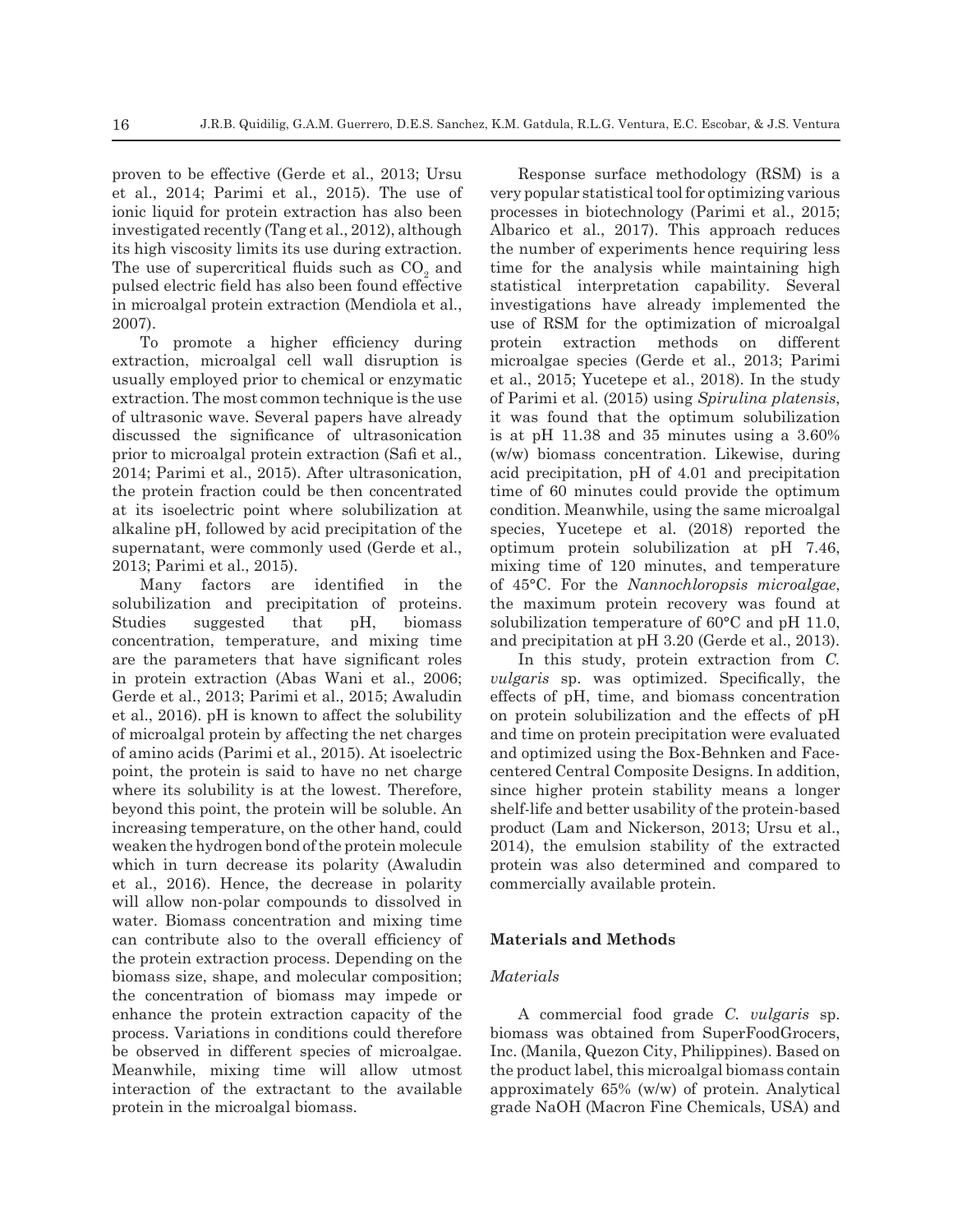HCl (RCI Labscan Limited, Thailand) were used in protein extraction. Alkali $\mathrm{CuSO}_4$  solution and Folin-Ciocalteau analytical reagents and bovine serum albumin (BSA) standard were purchased from Sigma-Aldrich (Sigma-Aldrich, USA).

## *pH-recovery curve and protein extraction optimization*

To determine the desired pH range for the optimization of protein extraction from *C. vulgaris*  sp. biomass, a pH-recovery (PR) curve was made. The PR curve was constructed to determine the optimum ranges in the solubilization and precipitation of proteins according to the method of Parimi et al. (2015). Specifically, the cell was pretreated first via ultrasonication (Qsonica Q55, USA) at 20% amplitude for 40 minutes in an ice bath. The cell-disrupted biomass slurry (6% w/v) was then separated into different fractions. These fractions were dissolved using either 1 M NaOH or 1 M HCl for 30 minutes at a pH range of 2-13 in one-unit interval. The mixture was centrifuged (RevSpin 200T, USA) at 8000 g for 15 minutes to separate the protein-rich alkali supernatant from the residue. Finally, the protein-rich supernatant of all the samples was analyzed for its protein content. As a response parameter, the protein recovery was calculated in terms of protein recovered from the alkali supernatant after centrifugation, over the indicated actual product amount of protein in the biomass sample.

For the optimization of the protein extraction procedure, the alkali solubilization and acid precipitation technique was applied. The pretreated biomass slurry was made to the specified concentration (1.0 % w/v, 3.0 % w/v, 5.0 % w/v) using distilled water. One molar NaOH was used to adjust the pH (pH 10, 11, and 12) and solubilize the mixture during the specified duration (15, 30, and 45 minutes) at 240 rpm. The solid and liquid components were then separated by centrifugation at 8000 *g* for 15 minutes. The protein-rich supernatant was subjected to acid precipitation. One molar HCl was used for precipitation of the proteins at the desired pH values (pH 2, 3, and 4). The precipitating mixture was mixed at 240 rpm until the specified precipitation time (15, 30, and 45 minutes) was reached. The precipitate was then separated by centrifugation at 8000 *g* for 15 minutes.

## *Design of experiment*

The design of the experiment aims to optimize conditions present in protein extraction. Biomass concentration, pH, and time (solubilization and precipitation) were the optimized parameters of the experiment. Temperature was maintained at room temperature to reduce denaturation. Optimization was done in two segments, alkali solubilization and acid precipitation, using Design Expert® v11.0 (Stat-Ease Inc., USA). The experimental design for RSM was made based on the Box-Behnken design for alkali solubilization and Face-centered Central Composite design for acid precipitation from which equations containing quadratic, linear and intercept terms were fitted. For alkali solubilization, pH, biomass concentration, and solubilization time were optimized. A pH range indicating maximum solubility was determined from the PR curve. Solids concentrations ranging from 1.0-5.0% (w/v) were used since it is within the typical range for harvesting microalgal biomass (Gerde et al., 2013; Parimi et al., 2015). A solubilization time of 15-45 minutes was used for solubilization since near 60 minutes will produce no significant effect on the solubilized proteins (Parimi et al., 2015).

After optimization of the alkali solubilization step, acid precipitation was done. Unlike the alkali solubilization step, the acid precipitation step used pH and precipitation time as parameters for optimization. The pH ranges from the PR curve indicating minimum solubilization was used in optimization. Similar to protein solubilization, the precipitation time adopted 15-45 minutes as its range of values. Protein recovery was measured in terms of the amount of protein recovered in both the solubilization and precipitation steps.

#### *Analytical methods*

A modified Lowry method using BSA as standard was used for the analysis of all hydrosoluble proteins (Lowry et al., 1951). Alkali  $CuSO<sub>4</sub>$ was added to the protein samples at a 1:10 ratio.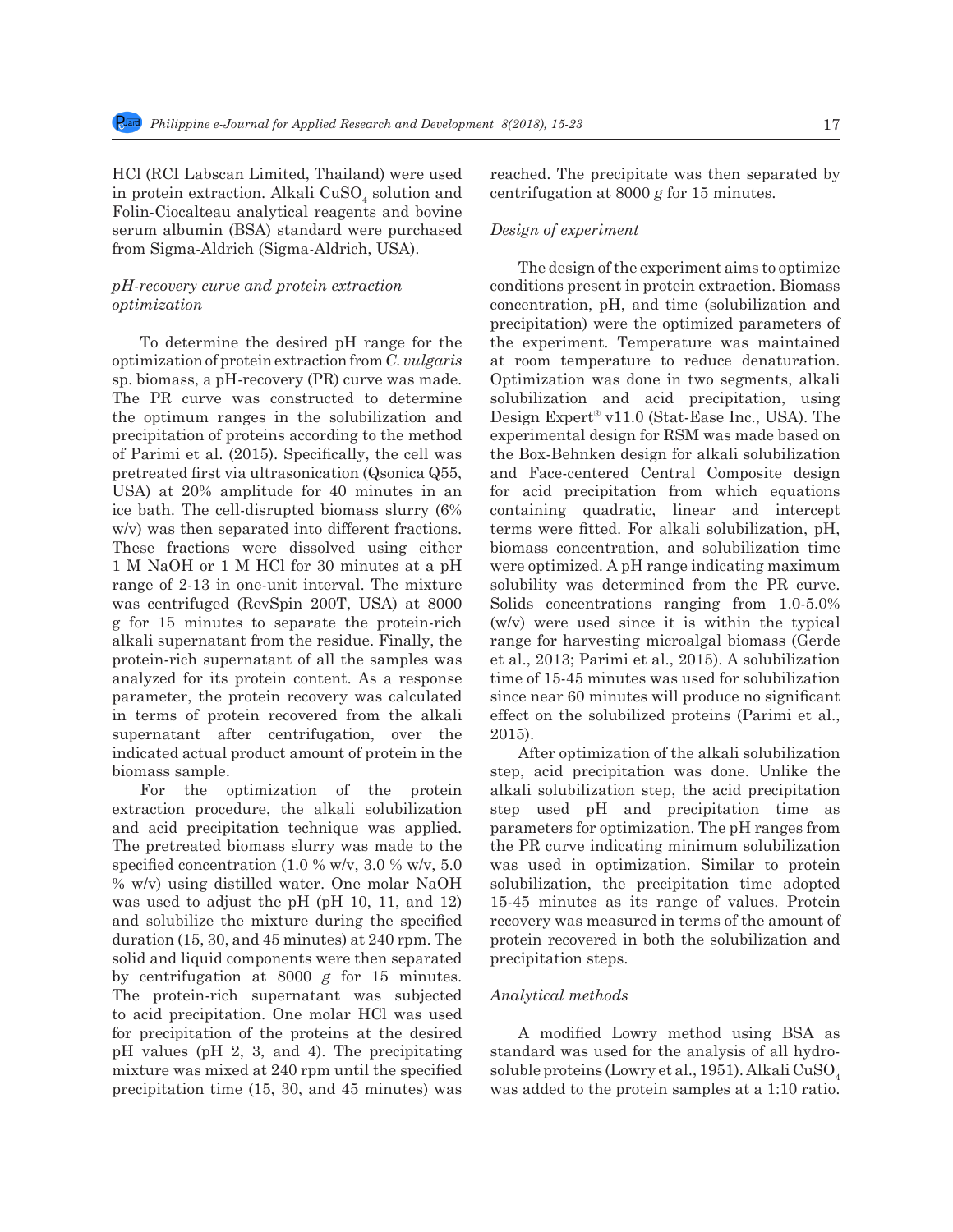The samples were then mixed thoroughly using a vortex mixer and incubated for 10 minutes at 25°C. After incubation, diluted Folin-Ciocalteau reagent was added to the samples and incubated for 30 minutes at 25°C. The samples were then read for their absorbance values using UV-Vis Spectrophotometer (Shimadzu UV-1800, Japan) at 660 nm.

For the emulsion stability determination, an emulsion of 2% (w/v) proteins treated in alkaline conditions mixed with an equal volume of palm oil was prepared by vigorous mixing at 10,000 rpm for 1 minute (Ursu et al., 2014). The emulsion was heated to 80°C for 30 minutes, cooled with tap water to room temperature and left to stand for 24 hours. Using a graduated cylinder, the emulsion stability was measured as the ratio of the emulsion height to the total height of the mixture after the 24-hour decantation. Protein from soy peptone (BD Biosciences, USA) was used as reference during the test.

#### **Results and Discussion**

#### *Construction of pH-recovery curve*

The pH-recovery curve in Figure 1 showed that protein recovery is high at alkaline conditions while the acidic conditions drastically decrease protein solubility. The smallest value of protein recovery (% w/w) was observed at pH 4.0 yielding 22.19% while the largest value was observed at pH 11.0 (87.04% protein) followed by 75.26% at pH 10.0. A decrease in protein recovery was observed after pH 11.0 as evident by a drop from 87.04% to 42.61% at pH 12.0.



**Figure 1.** Recovery of *C. vulgaris* sp. proteins at different pH values.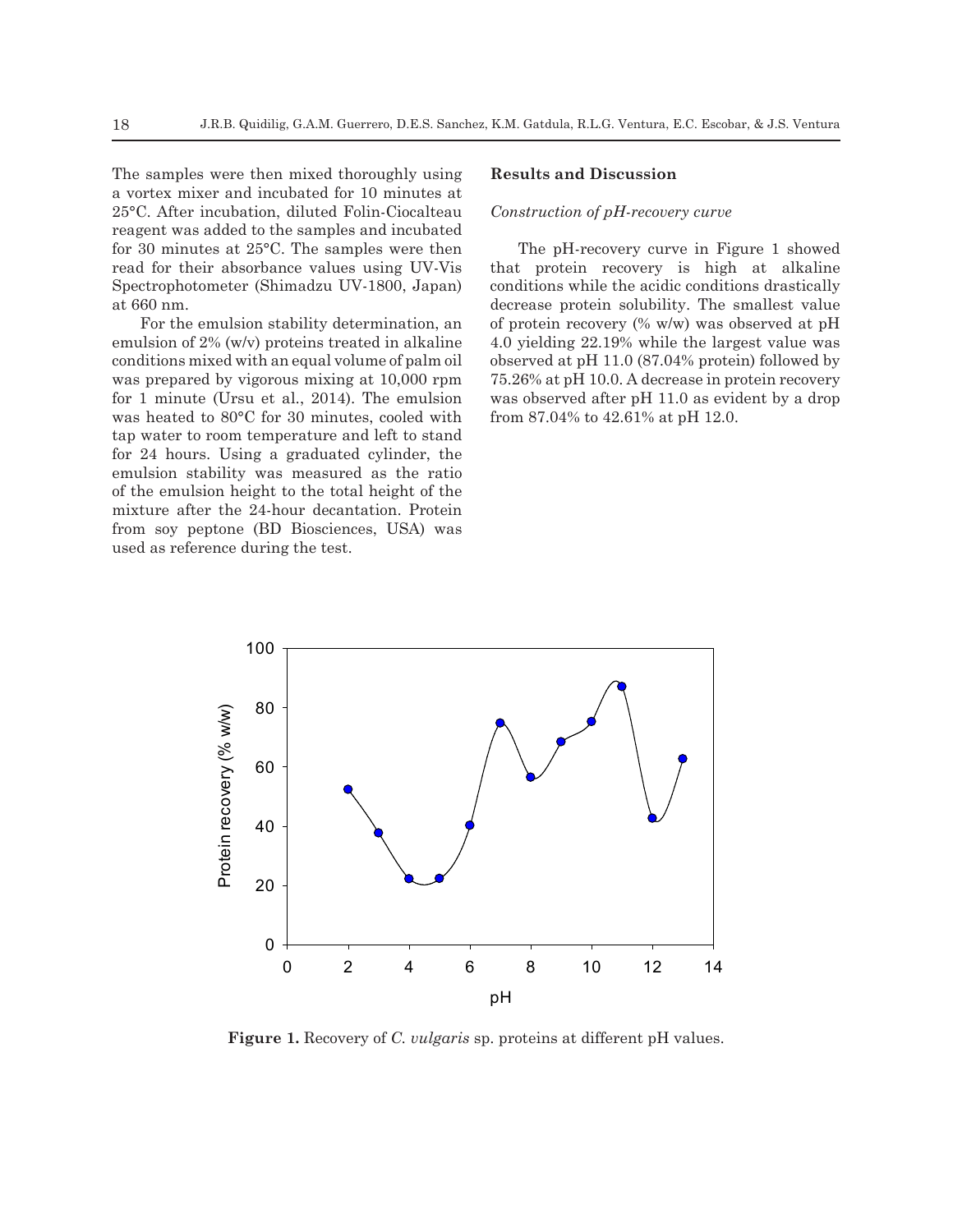The lower recovery at these values could be explained by the denaturation and clustering of proteins at extremely alkaline conditions (Gerde et al., 2013; Ursu et al., 2014; Parimi et al., 2015). The fluctuations in protein recovery could be due to the samples passing through the different isoelectric points of the microalgal proteins. Proteins at their isoelectric points are said to be least soluble (Ursu et al., 2014), which would explain the fluctuating recovery values observed. Hence, the pH ranges used for the optimization of protein solubilization and precipitation steps were pH 10-12 and pH 2-4, respectively.

Our study showed similar pH ranges for protein recovery of other green microalgae as reported in literatures (Gerde et al., 2013; Ursu et al., 2014; Parimi et al., 2015). As reported, *S. platensis* was observed to have a peak protein recovery at pH 11.0 (Parimi et al., 2015). A similar study on *C. vulgaris* explains that proteins are more likely to solubilize at alkali conditions (pH 12.0) than in neutral conditions (pH 7.0) (Ursu et al., 2014). For the *Nannochloropsis* sp., recovery was said to increase until pH 13.0 (Gerde et al., 2013).

## *Optimization of protein solubilization using Box-Behnken RSM*

The optimization of the protein solubilization process using a Box-Behnken model yielded fifteen runs with two center points. Table 1 shows the results of each run at different values of pH (pH 10-12), solubilization time (15-45 minutes), and biomass concentration (1-5% w/v) with protein recovery as the response variable of the experiment. Optimum concentration of 95.62% protein extract was observed at pH 12.0, 30 minutes solubilization, and 1.0% (w/v) biomass concentration (Table 1, Run 2). In contrast, the lowest protein concentration of 64.26% was observed at pH 12.0, 30 minutes solubilization, and 5.0% (w/v) biomass concentration (Table 1, Run 4).

| Run              | pH   | Time<br>(minutes) | Biomass concentration (% w/v) | Protein recovery $(\% w/w)$ |
|------------------|------|-------------------|-------------------------------|-----------------------------|
| $\mathbf 1$      | 11.0 | 15.00             | $1.0\,$                       | 94.80                       |
| $\sqrt{2}$       | 12.0 | 30.00             | 1.0                           | 95.62                       |
| $\,3$            | 12.0 | 45.00             | 3.0                           | 80.19                       |
| $\overline{4}$   | 12.0 | 30.00             | 5.0                           | 64.26                       |
| $\bf 5$          | 10.0 | 30.00             | 1.0                           | 87.04                       |
| $6\phantom{.}6$  | 11.0 | 30.00             | 3.0                           | 88.97                       |
| $\sqrt{ }$       | 10.0 | 15.00             | 3.0                           | 82.61                       |
| 8                | 11.0 | 45.00             | 5.0                           | 77.29                       |
| $\boldsymbol{9}$ | 10.0 | 30.00             | 5.0                           | 73.09                       |
| $10\,$           | 12.0 | 15.00             | 3.0                           | 88.59                       |
| 11               | 11.0 | 30.00             | $3.0\,$                       | 92.50                       |
| 12               | 11.0 | 45.00             | 1.0                           | 93.71                       |
| 13               | 11.0 | 30.00             | 3.0                           | 91.66                       |
| 14               | 10.0 | 45.00             | 3.0                           | 89.54                       |
| $15\,$           | 11.0 | 15.00             | $5.0\,$                       | 69.68                       |

**Table 1.** Optimization data for the solubilization of proteins from *C. vulgaris* sp.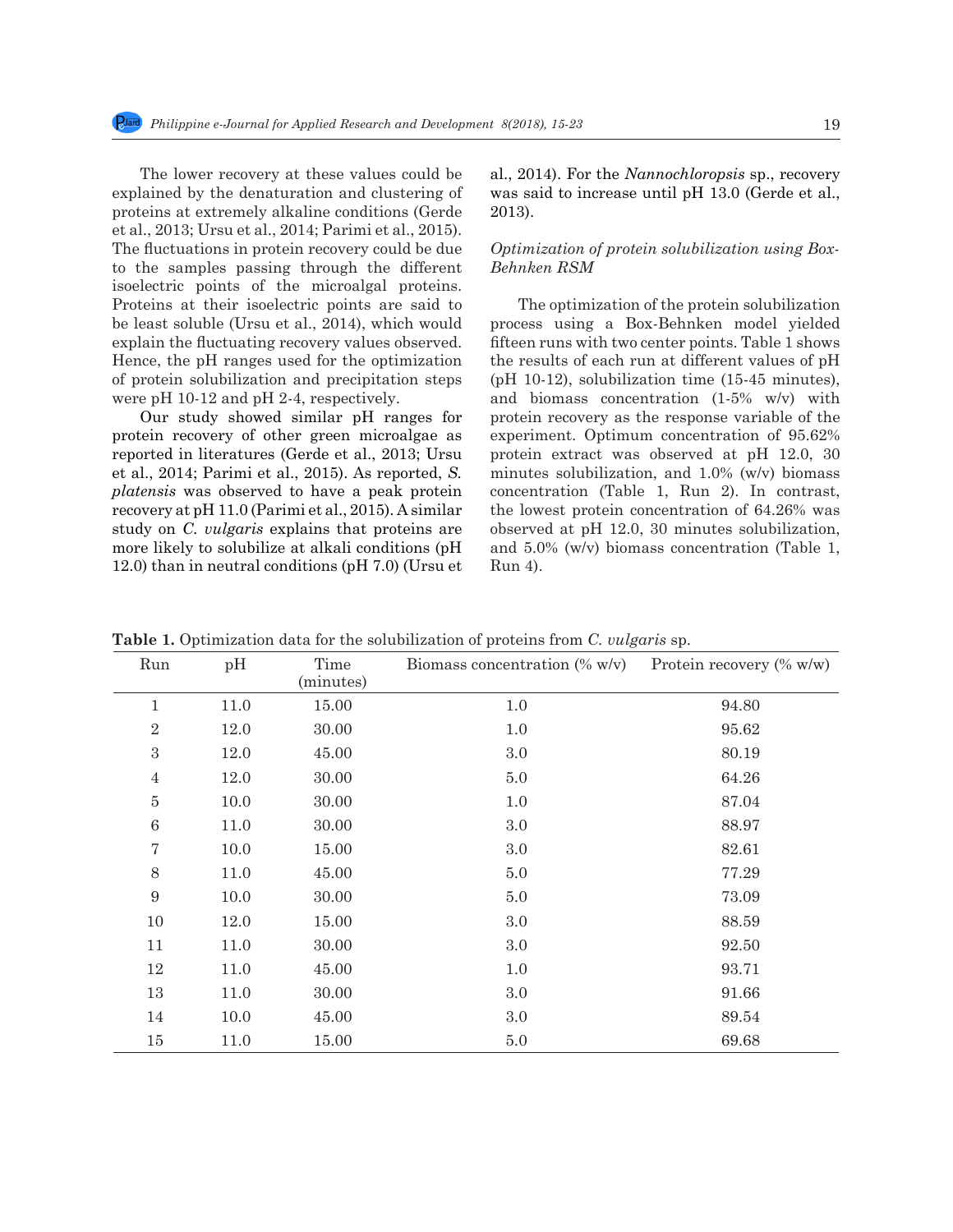The following equation (Equation 1) was created to predict the protein recovery (*W*) of the solubilization process in terms of pH (*X*), solubilization time (*Y*), and biomass concentration (*Z*). Statistically, the model equation is significant and sufficient for the optimization of the process.

*W = –641.7545 + 120.1730X + 2.8928Y + 25.6316Z – 0.2554XY – 2.1759XZ + 0.0725YZ – 4.8379X2 –*   $0.0043Y^2$  –  $1.5502Z^2$ 

(Equation 1)

The analysis of variance (ANOVA) results of the regression model indicates that the model is statistically significant  $(p$ -value =  $0.0004$ ) with biomass concentration (*Z*) being the most significant parameters to the model (*p*-value < 0.0001). The interaction effects (*XY*, *XZ*, and *YZ*) were all significant, which means that the effectiveness of protein solubilization depends on the combination of these parameters. Likewise, the quadratic terms  $X^2$  and  $Y^2$  were found to be significant. The  $R^2$  value for the model is  $0.9866$ adjusted to  $0.9626$ . The predicted  $R^2$  value is at 0.8566 which is in reasonable agreement with the adjusted  $R^2$ , as the difference was less than 0.2.



**Figure 2.** 3D-surface plot of the interaction of **a)** pH and solubilization time, **b)** pH and biomass concentration, and **c)** solubilization time and biomass concentration with respect to protein recovery.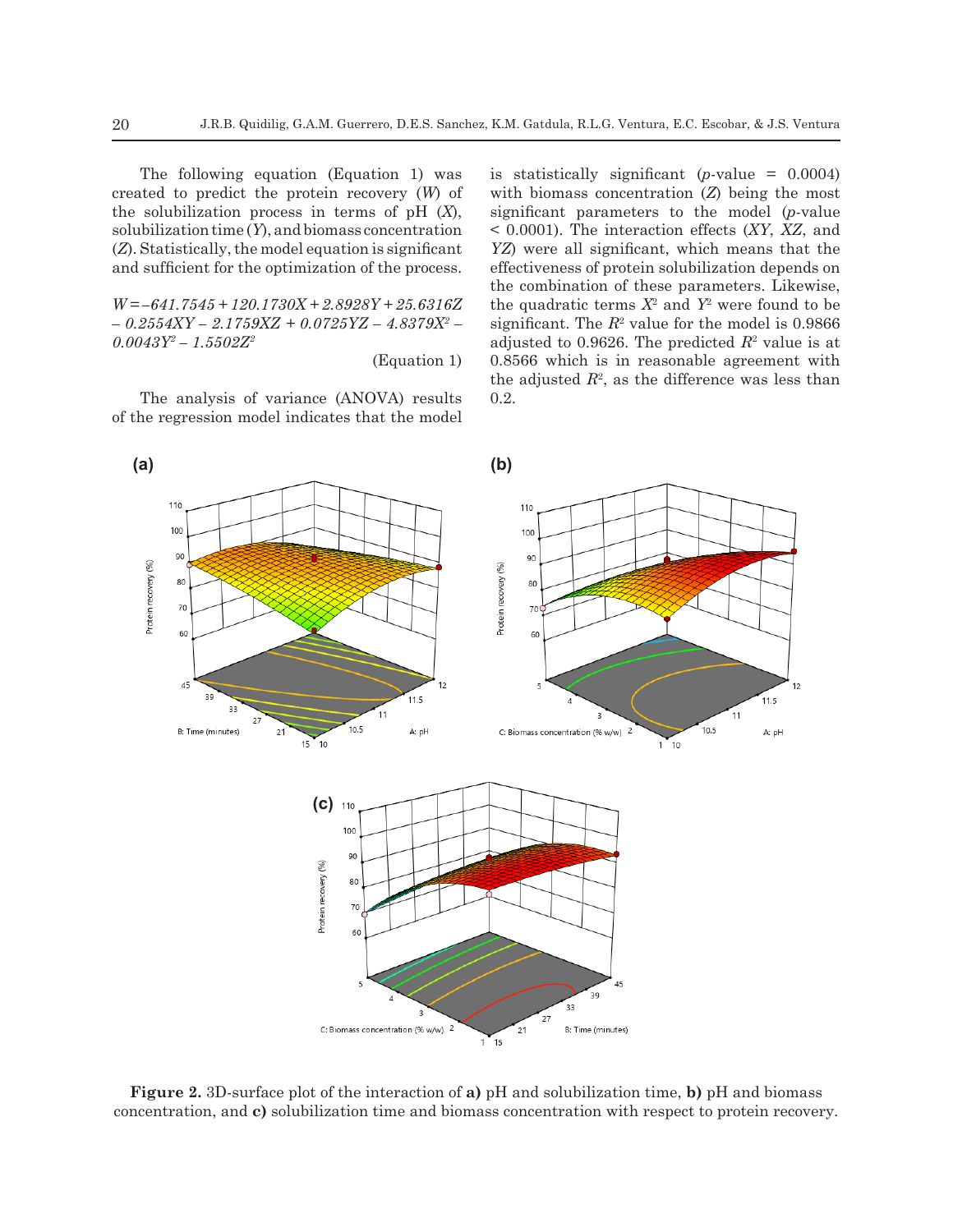Figure 2 shows the three-dimensional (3D) surface plots of each interaction namely, pH versus solubilization time, pH versus biomass concentration, and solubilization time versus biomass concentration with respect to protein recovery. As compared to the other variables, biomass concentration exhibited the greatest effect on the solubilization of proteins in *C. vulgaris* sp. (Figures 2b & 2c). This is expected, as the formation of biomass aggregates in the slurry could hinder its exposure to the extraction conditions at higher biomass concentrations (Ursu et al., 2014). It should however be noted that an extremely low concentration would yield low recoveries due to low biomass loading (Figure 2b).

Optimization of the protein solubilization step revealed 113 iterated solutions. Thus, the optimum values were selected based on the lowest solubilization time and highest attainable microalgal biomass concentration. These chosen optimal values were at pH of 11.6, solubilization time of 15.44 minutes, and a biomass concentration of 1.61%, which gave a protein recovery of 97.54%. It should be noted, however, that the other optimized solutions would yield similar results at pH 10.9-11.9, 15.00-34.23 minutes solubilization time, and 1.00 to 1.91% (w/v) biomass concentration, for a protein yield between 95.63% to 97.97%.

Verification of optimal conditions indicate a 92.79% protein recovery for the selected optimal conditions which corresponded to a -4.87% error from the 97.54% predicted recovery. Hence, the result of the experimental verification is within the allowable 10% margin of error, verifying the selected values as the optimum conditions.

## *Optimization of protein precipitation using Facecentered Central Composite Design RSM*

Optimization of the protein precipitation step using a Face-centered Central Composite Design required 10 runs with two center points. Table 2 provides a summary on the results of the experiment for optimization. The highest recovery value during precipitation was observed to be 81.09% at pH 3.0 and 45 minutes precipitation (Table 2, Run 5). Conversely, the lowest value, 73.48% was observed at pH 2.0 and 45 minutes precipitation (Table 2, Run 10).

The following equation (Equation 2) was created to predict the protein recovery (*T*) of the precipitation process in terms of pH (*U*) and precipitation time (*V*).

*T = 29.7787U + 28.8099V + 0.02899UV – 4.6748U2 – 0.0043V2*

(Equation 2)

**Table 2.** Optimization data for the precipitation of proteins from *C. vulgaris* sp.

| Run            | pH             | Time<br>(minutes) | Protein<br>recovery<br>(%) |
|----------------|----------------|-------------------|----------------------------|
| 1              | 3              | 30                | 80.66                      |
| $\overline{2}$ | 4              | 45                | 78.05                      |
| 3              | 3              | 30                | 79.35                      |
| $\overline{4}$ | $\overline{2}$ | 15                | 71.96                      |
| 5              | 3              | 45                | 81.09                      |
| 6              | 4              | 30                | 77.40                      |
| 7              | 3              | 15                | 78.70                      |
| 8              | $\overline{2}$ | 30                | 75.01                      |
| 9              | 4              | 15                | 74.79                      |
| 10             | $\overline{2}$ | 45                | 73.48                      |

The ANOVA results (not shown) indicates that the model is statistically significant (*p*-value  $= 0.0043$ ) with quadratic term of pH  $(U^2)$  being the most significant to the model (*p*-value < 0.0010). The  $R<sup>2</sup>$  value for the model is 0.9683 adjusted to 0.9286. The predicted  $R^2$  value is at 0.8009, which agrees statistically with the adjusted *R*<sup>2</sup> .

Figure 3 shows the 3-D surface plot of the pH and precipitation time with respect to protein recovery. Both pH and precipitation time exhibited prominence in the acid precipitation step. From the figure, it is shown that as pH approaches certain pH values, more proteins precipitate from the system and vice-versa. This is due to the precipitation of microalgal proteins at the isoelectric points of the amino acids in the proteins (Parimi et al., 2015). Furthermore, as precipitation time increases, the protein recovery increases. This is in contrast with the report of Ursu et al. (2014) where precipitation time did not change much the protein recovered after reaching a certain optimum time.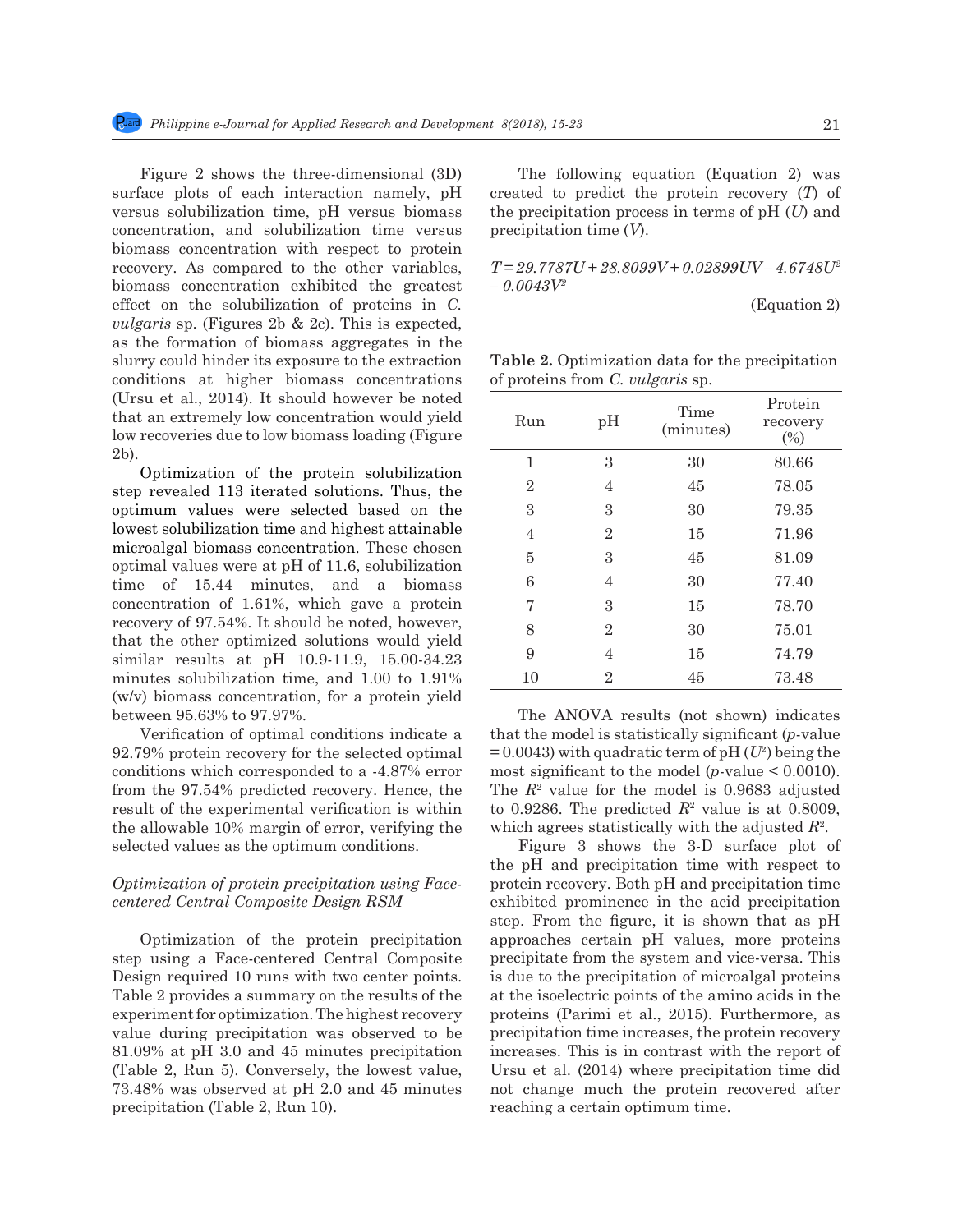

**Figure 3.** 3-D surface plot of pH and precipitation time with respect to protein recovery.

Optimal conditions were calculated and observed to be at pH 3.2, 39.86 minutes precipitation yielding a recovery of 81.0%. Verification resulted in a yield of 84.84% with a difference of 4.74%, which is within the allowable 5.0% error. The optimum conditions for the same process done by Parimi et al. (2015) to *S. platensis* sp. were found to be at pH 4.01 and with a precipitation time of 60.00 minutes. The lower optimum precipitation pH of *C. vulgaris*  sp. could be attributed to the difference in amino acid composition. *C. vulgaris* sp. contains more aspartate and glutamate (Ursu et al., 2014) than *S. platensis* (Alvarenga et al., 2011), hence, a lower isoelectric point and consequently a lower precipitation time.

## *C. vulgaris sp. proteins emulsion stability*

An important parameter in protein emulsions is the stability of protein in maintaining its form as dictated by the interaction of polar and non-polar functional groups. The stability of *C. vulgaris* sp. protein emulsions was compared with emulsions made from a commercial soy peptone. From the comparison, it was observed that *C. vulgaris* sp. proteins maintained their emulsions over a 24 hour period, yielding a stability of 72.71%. In comparison, soy peptone proteins were found to be stable at the same period with a value of 60.95% while commercial emulsifying proteins like sodium caseinate exhibited a stability of 62.00% (Ursu et al., 2014). This contributes to a difference of 15.91% (sodium caseinate) and 17.60% (soy peptone) in favor of the microalgal proteins.

Microalgal proteins are said to contain high molecular weight proteins or protein aggregates, which contribute to the stearic interactions as compared to surfactants (Ursu et al., 2014). This explains why *C. vulgaris* sp. protein emulsions have high values of emulsion stability. Moreover, proteins treated in alkaline conditions could induce denaturation thereby decreasing the emulsion stability. This scenario does not hold true for microalgal proteins since high molecular weight proteins tend to form aggregates in alkaline conditions. Microalgal protein emulsions are therefore expected to be more stable than emulsion made from soy proteins.

#### **Conclusion**

This study successfully optimized the protein extraction of *C. vulgaris* sp. using the alkaline solubilization and acid precipitation technique. At optimized conditions, a total of 78.82% (w/w) protein was recovered from the microalgal biomass. Overall, the study developed a simple and efficient protein extraction process in *C. vulgaris* sp. with comparable emulsion stability close to commercially-available proteins. Hence, the extracted protein from this biomass could be further explored for the production of bio-based protein products such as in food, medicine, and cosmetic industry.

#### **Acknowledgment**

The authors would like to acknowledge the Office of the Vice Chancellor for Research and Extension (OVCRE) Basic Research Program of the University of the Philippines Los Baños for the financial aid. Likewise, gratitude is extended